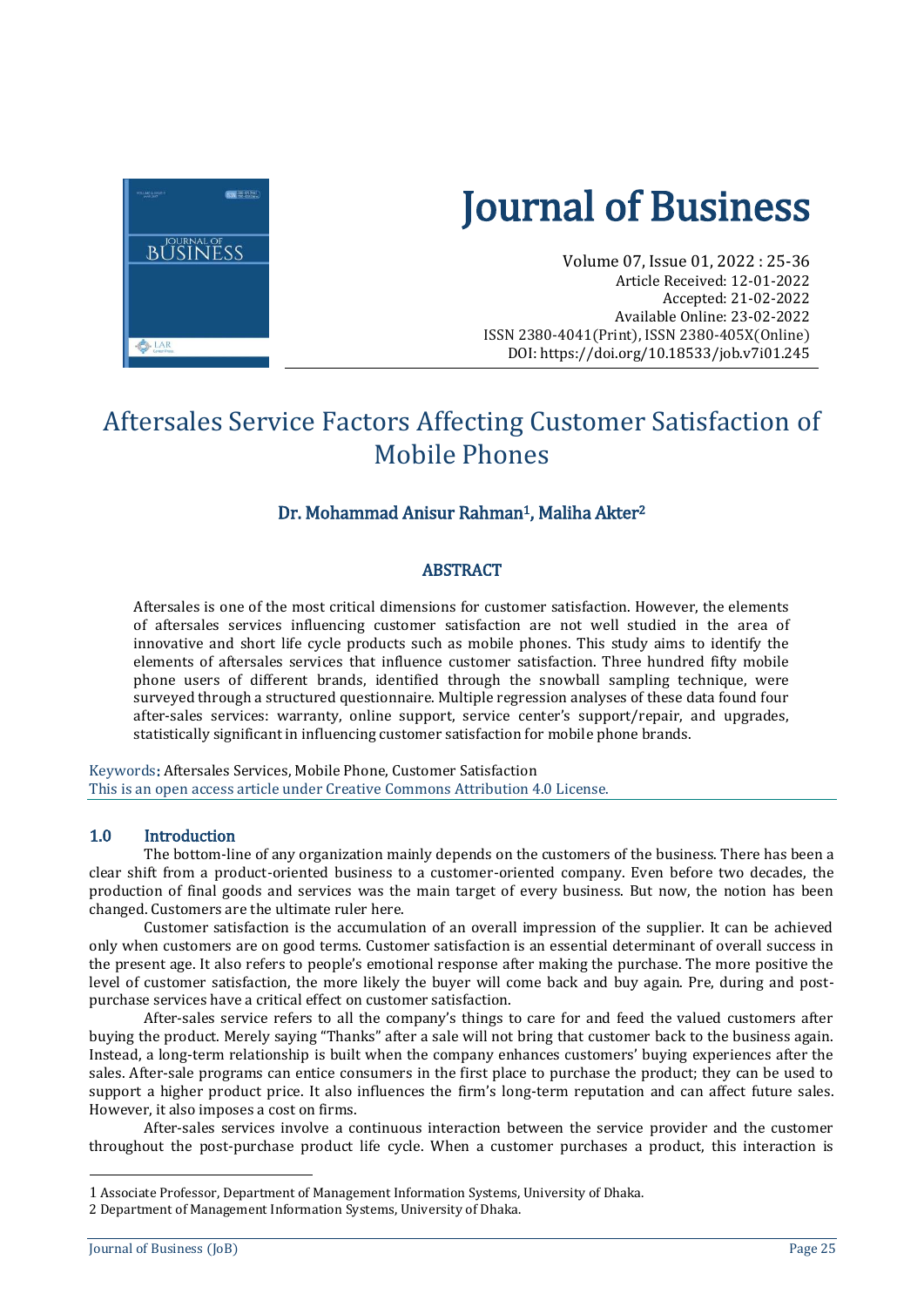formalized by a mutually agreed warranty or service contract. As a result, customer satisfaction, retention, and company image largely depend on after-sales services in IT and consumer electronics and household appliance industries (Saccani et al., 2006).

About 180 million Bangladeshi citizens use mobile phones, and around 128 million users use mobile internet-enabled smartphones (AMTOB, 2021). Many local and foreign brands compete to earn more market shares. As a result, the mobile industry in Bangladesh is getting bigger very rapidly. Previously, mobile phone features price was thought to be the primary determinant of customer satisfaction. But over a few years, this notion has been changed.

Many mobile users have disclosed that they no longer depend on features and price to evaluate a mobile brand. Improved after-sales service is also being used for customer satisfaction. Based on this situation, this study will determine the impact of after-sales service elements on customer satisfaction.

Moreover, a systematic literature search shows different researchers have done ample research in establishing the relationship between aftersales services and satisfaction (B. A. Othman et al., 2021), aftersales services and loyalty (B. A. Othman et al., 2021), aftersales service, and brand equity (Ahmad & Butt, 2012), aftersales service and word of mouth communication (Ullah et al., 2018), aftersales services as a part of the marketing mix (B. Othman et al., 2021).

These researches mostly covered the automobile industry (Ahmed & Sanatullah, 2011; Chawla & Singh, 2021; SR, 2021; Wang et al., 2021), clothing (B. Othman et al., 2021), and healthcare (Jiang et al., 2017). However, very few researches (Choudhary et al., 2011; Liu et al., 2019; Nordin et al., 2016; Xiangmin et al., 2010) have been found to identify the characteristics or dimensions of the aftersales services. In this context, there is a literature gap in determining the factors of aftersales services affecting customer satisfaction of evolving innovative products such as mobile phones.

Therefore, this study will identify the factors and their relative importance affecting customer satisfaction of aftersales services in the mobile phone industry. The outcome of this study will augment existing aftersales service literature and help the practitioners develop policies and strategies that will help build satisfied mobile phone customers. Consequently, the objective of our study is as follows.

#### 1.1 Objectives of the study

To identify the impact of after-sales service elements on customer satisfaction in the mobile industry.

The remaining of the paper has been mapped out as follows. The following section 2 outlined the relevant literature and hypotheses. Section 3 represents the methodology of the study. The finding of the data analysis and discussion presented in section 4. The implications, limitations, future research direction, and conclusions are stated in the final segment.

#### 2.0 Literature review

#### 2.1 After-sales service and customer satisfaction

After-sales service is the customers' benefits after a sale. Customers justify the value of purchase with the after-sales services, which directly affect consumer satisfaction and indirectly affect customer loyalty (Hussein & Hartelina, 2021; Sugianto & Sitio, 2020; Wahjudi et al., 2018). Customer satisfaction for many products largely depends on the after-sales services (Knapp, 2021). Hence, after-sales services become a pivot point in customer relationship management (Rizaimy Shaharudin et al., 2009).

As a part of CRM, after-sales services are used as a non-price competition tool to gain competitive advantage, generating additional revenue and ultimately generating customer value (Gaiardelli et al., 2007; Majava & Isoherranen, 2019; Morschett et al., 2008; Sheth et al., 2020; Verstrepen et al., 1999). For example, comapancompanies4% of their revenue and 45% of gross profit from the aftermarket globally and in India, mobile phone after aftermarket expected to increase to \$1.1 billion by 2024 (SME Channels, 2019). In addition, good after-sale service results in customer satisfaction and loyalty, resulting in customers' publicity (Verstrepen et al., 1999) through word of mouth (Fazlzadeh et al., 2011; Nasir et al., 2021).

Moreover, after-sales service can also differentiate brands (Habib & Sarwar, 2021). It creates and enhances brand equity (Ahmad & Butt, 2012). The customer tends to value brands that provide quality aftersales services tend to make more loyal customers. These loyal customers value their brands more than other brands. For example, Toyota differentiated its brand by superior after-sales services in the Philippines market (Balinado et al., 2021). Surprisingly, only two studies on Samsung and iPhone customers have been found to assess the effect of after-sales services on loyalty.

Bayu et al. (2019) studied the effect of after-sales service, brand image, and product quality on Samsung smartphone repurchase decisions in the Indonesian market. Despite Samsung being a solid brand, customers' repurchase decision has clung to product quality and after-sales services such as warranty, application assistance, and customer service. In another study, Hussein & Hartelina (2021) tried to find the relationship between after-sales service and customer loyalty through value co-creation for iPhone in Indonesia. After-sales service was found to have both direct and indirect influence through value co-creation on customer loyalty.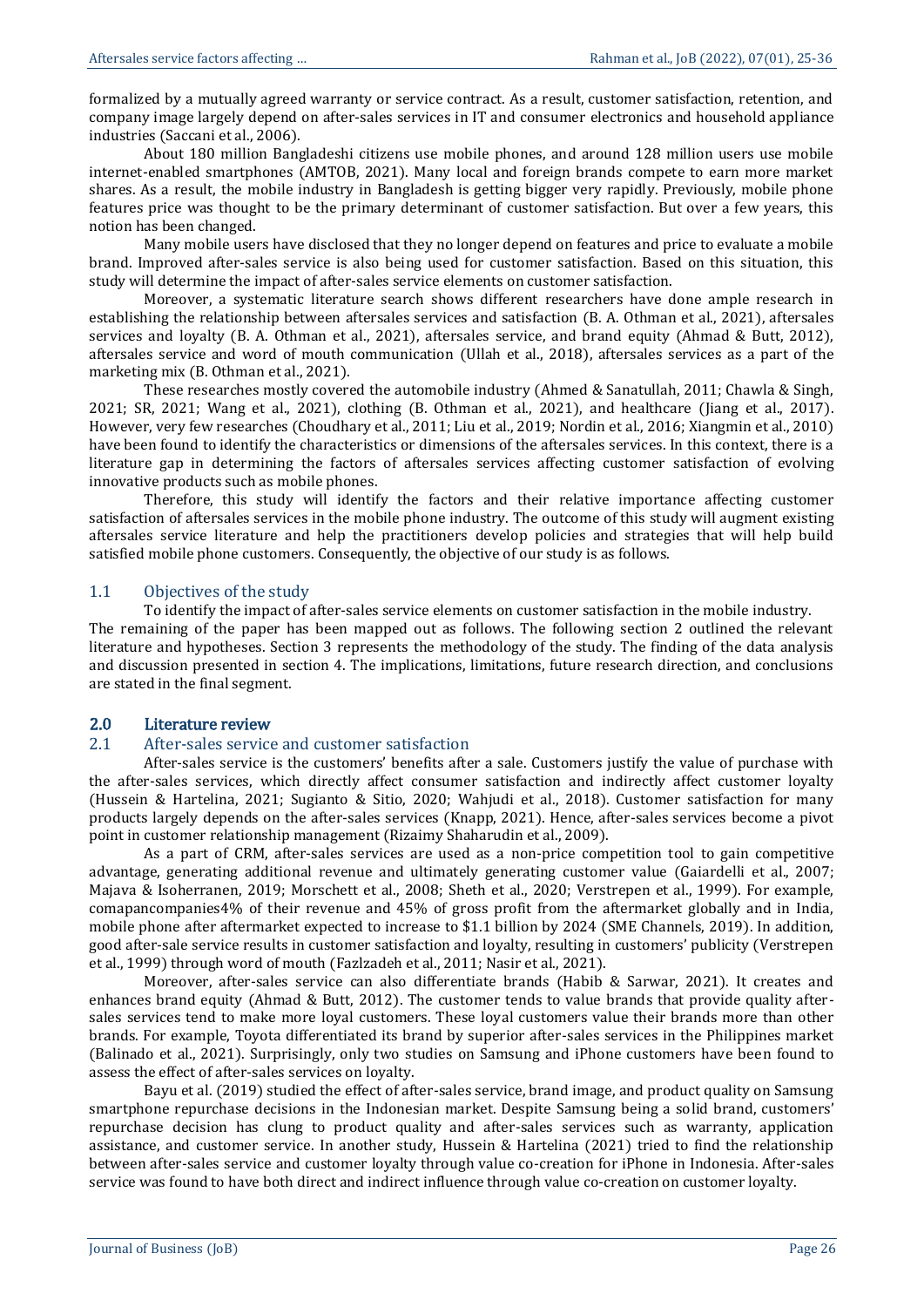After-sales services for mobile phones, especially smartphones, are challenging because of their inherent nature of hi-tech innovations, short product life cycle, manufacturing defects, and the number of customers spreading worldwide (Rofman, 2017). Consequently, mobile phone vendors offer only a one-year service warranty for manufacturing defects, excluding accidental damage (SME Channels, 2019). For such reason, Indian customers spend on average Rs. 2400 for servicing their smartphones, mainly affected by charging, display, and software issues (J. Singh, 2020). Due to the challenging nature of the mobile phone industry, the elements of after-sales services are unique. In the following section, a list of after-sales services has been compiled from previous studies.

#### 2.2 Elements of after sales service

Every time a sale occurs, it creates both opportunity and obligation. The role of after-sales service is to create a mutual relationship with the customers to ensure continued satisfaction. When a customer is dissatisfied with any product, he may switch to another product or provide information to the seller to improve the product (Barlow & Møller, 1996). An organization can engage with customers and collect feedback in different ways like comment cards, telephone calls, the Internet, etc. (Sampson, 1998). Organizations can provide after sales services through this feedback, opinion, and queries.

The after sales services may take different forms. Based on previous studies, the dimensions or elements of after-sales services have been summarized in Table 2-1, followed by their discussion and hypothesis development.

#### Table 2-1.

| Elements of after-sales service. |  |
|----------------------------------|--|
|                                  |  |

| No. | Elements                                | Definition                                                                                                                   | Source                                                                                                                                                 |
|-----|-----------------------------------------|------------------------------------------------------------------------------------------------------------------------------|--------------------------------------------------------------------------------------------------------------------------------------------------------|
| 1   | Warranty                                | Any written document<br>by<br>which a business assures its<br>that<br>certain<br>customers<br>conditions would be fulfilled. | (Bayu et al., 2019; Cohen et al., 2006; Lele<br>Karmarkar, 1983;<br>Rahman<br>$\mathcal{R}$<br>&<br>Chattopadhyay, 2015; Udell & Anderson,<br>1968)    |
| 2   | Online Support                          | They are providing answers to<br>the queries of customers<br>online.                                                         | (Çelik, 2021; Goffin, 1999; Majava &<br>Isoherranen, 2019; Nurdiana Nurfarida et<br>al., 2021; H. Singh, 2006; Wallman, 2014)                          |
| 3   | Delivery                                | Delivery of purchased products<br>to customers at their specified<br>location.                                               | (Cohen et al., 2006; Kotler & Armstrong,<br>2010; Lele & Karmarkar, 1983; Majava &<br>Isoherranen, 2019; Saccani et al., 2007;<br><b>Wasing, 2013)</b> |
| 4   | Upgrades                                | <b>Updating</b><br>hardware<br>and<br>software of products.                                                                  | (Cohen et al., 2006; Goffin, 1999; Lele &<br>Karmarkar, 1983; Majava & Isoherranen,<br>2019)                                                           |
| 5   | Service<br>center's<br>support / Repair | To fix the product after the<br>initial sale.                                                                                | (Bayu et al., 2019; Levitt, 1983; Nemati et<br>al., 2010; J. Singh, 2020; Soltani et al.,<br>2021; Wetmore, 2004)                                      |
| 6   | User Training                           | We are providing information<br>about the use of the products.                                                               | (Cohen et al., 2006; Goffin, 1999; Lele &<br>Karmarkar, 1983; Tsegaye, 2017)                                                                           |
|     | Feedback                                | reaction<br>Customer's<br>and<br>opinion about the products<br>after the sales.                                              | (Barlow & Møller, 1996; Majava &<br>Isoherranen, 2019; Sampson,<br>1998;<br>Santos, 2018; Wallman, 2014)                                               |

Source: Authors

#### 2.3 Hypothesis development

Warranty: Warranty service is provided after the sales to prove that the product will function properly. To be successful in these criteria, an organization must create a reliable and better product and offer long-term warranty service to its customers (Kelley, 1988).

As mobile phone manufacturers launch new innovative mobile phones every year, increased prototype testing ensures reliable products and may reduce warranty claims (Relich & Nielsen, 2021). Warranty service is an obligation for the seller. It is the responsibility of the seller-provided for the satisfaction of the buyer (Udell & Anderson, 1968). Combined Free-Replacement Warranty (FRW) policy Pro-Rata Warranty (PRW) policy can serve the customer with the lowest cost (almost 3% of the sales price)(Mutlu & Yildiz, 2021). Hence, it could be hypothesized that

#### H1: Warranty influences customer satisfaction.

User Training: User training is another element of after-sales service. The high-tech products must be made familiar to the users to feel comfortable for error-free uses (Tsegaye, 2017). Thus, it could be articulated that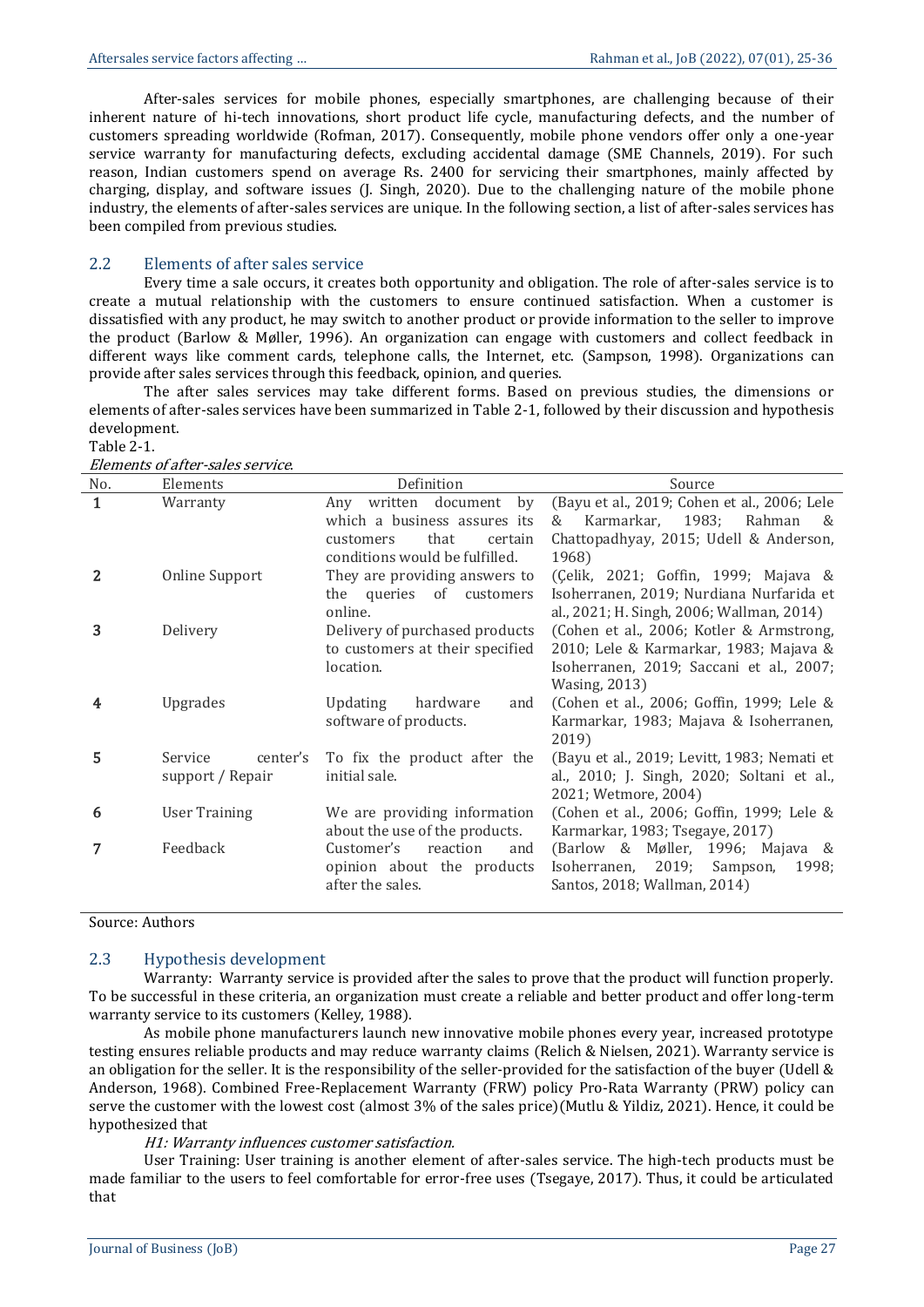#### H2: User guidelines/training influences customer satisfaction.

Online Support: Many e-commerce companies have started to provide online support to answer customers' queries regarding their products. Nowadays, almost all companies maintain social media platforms to support and communicate with customers. Engagement, communication, and after-sales support through social media can increase sales (Nurdiana Nurfarida et al., 2021; Tong et al., 2021; Wang et al., 2021). This support is crucial for hi-tech products such as smartphones, laptops, or electronic devices. Customers can share their screens and get a solution without going to the service center. For example, Xiaomi competes with Oppo in the Indian market by allowing the customer to interact in the online user community for software-related problem solving (J. Singh, 2020). Hence, it could be expressed that

#### H3: Online support influences customer satisfaction.

Upgrades: It is crucial for software and electronics products. Upgrading products at a regular interval of time is one of the essential elements used to ensure the product's effectiveness. Hardware may remain the same, but the software to support may need to be upgraded for proper and smooth running. For example, apple's mobile phone is differentiated with a value proposition of continuous software upgrades (Majava & Isoherranen, 2019). Thus, it could be articulated that

#### H4: Upgrades influence customer satisfaction.

Service center's support / Repair: Repair is the first element/component after the sales. It means fixing the products. Cost of repair, time to repair, time taken to deliver a repaired product, and accuracy of repair play a crucial role in customer satisfaction of the product (Soltani et al., 2021). Thus, it could be hypothesized that

H5: Service center's support / Repair influences customer satisfaction.

Delivery: Delivery is one of the most common elements of after-sales service. In the age of e-commerce, post-purchase delivery plays a significant role in customer satisfaction. Delivery in after-sales service refers to the time it takes to respond and deliver the repaired products to the customers. Oppo, which responds within 15 minutes at the counterpoint and delivers the repaired product on the same day, is in the top position among the mobile phone vendors in the Indian market (J. Singh, 2020). Thus, it could be hypothesized that

H6: Delivery influences customer satisfaction.

#### 2.4 Research model

Based on the hypothesis, the linear regression model will be

 $Y = c + b1x1 + b2x2 + b3x3 + b4x4 + b5x5 + b6x6$ 

Y (Customer satisfaction) =  $c$ (constant) +  $b1$ (warranty) +  $b2$ (user guidelines) +  $b3$ (online support) +  $b4$ (upgrades) +  $b5$ (service centre's support / Repair) +  $b6$ (Delivery)

Here,

 $X1=$  Warranty,  $X2=$  User guidelines,  $X3=$  Online support,  $X4=$  Upgrades

X5= Service centre's support / Repair, X6= Delivery

This model will be empirically tested through the following methodology.

#### 2.5 Methodology

#### Sample and sampling technique

The target population of this study comprises people using both feature and smart mobile phones. There are around 178 million mobile phone users in Bangladesh as of August 2021 (BTRC, 2021). Taking a 90 % confidence level with an error margin of 5 %, this study needs a minimum of 271 samples.

A snowball sampling method is used from the target population to collect responses from 400 respondents using a structured questionnaire through an online survey. The first part of the questionnaire included questions regarding demography, and the second part of the questionnaire had questions about the factors of aftersales services.

To lessen the response bias, the respondents were well informed about the study and were given the option to withdraw anytime. A total of 350 responses were found useable (87.50 % response rate) and kept for data analysis.

#### Data analysis

This deductive study includes a multivariate regression technique to test the causal relationship among variables empirically. All the assumption (linearity, normality, multicollinearity, and homoscedastic) of multiple regression analysis has been assessed. The collected data is analyzed with the statistical package for social sciences (SPSS). The output is presented in the table, and overall implications are explained.

#### 3.0 Findings

#### 3.1 Descriptive analysis

The demographic analysis such as age, gender, education, and occupation of the respondents are shown in table 3-1. The respondents of this study were mostly young. Around 85% of the respondents lie below 30 years. The highest percentage was below 20 age groups, 42.9%. The participation was the least from the last two age groups: 40-50 years (2.6%), and above 50 years (0%).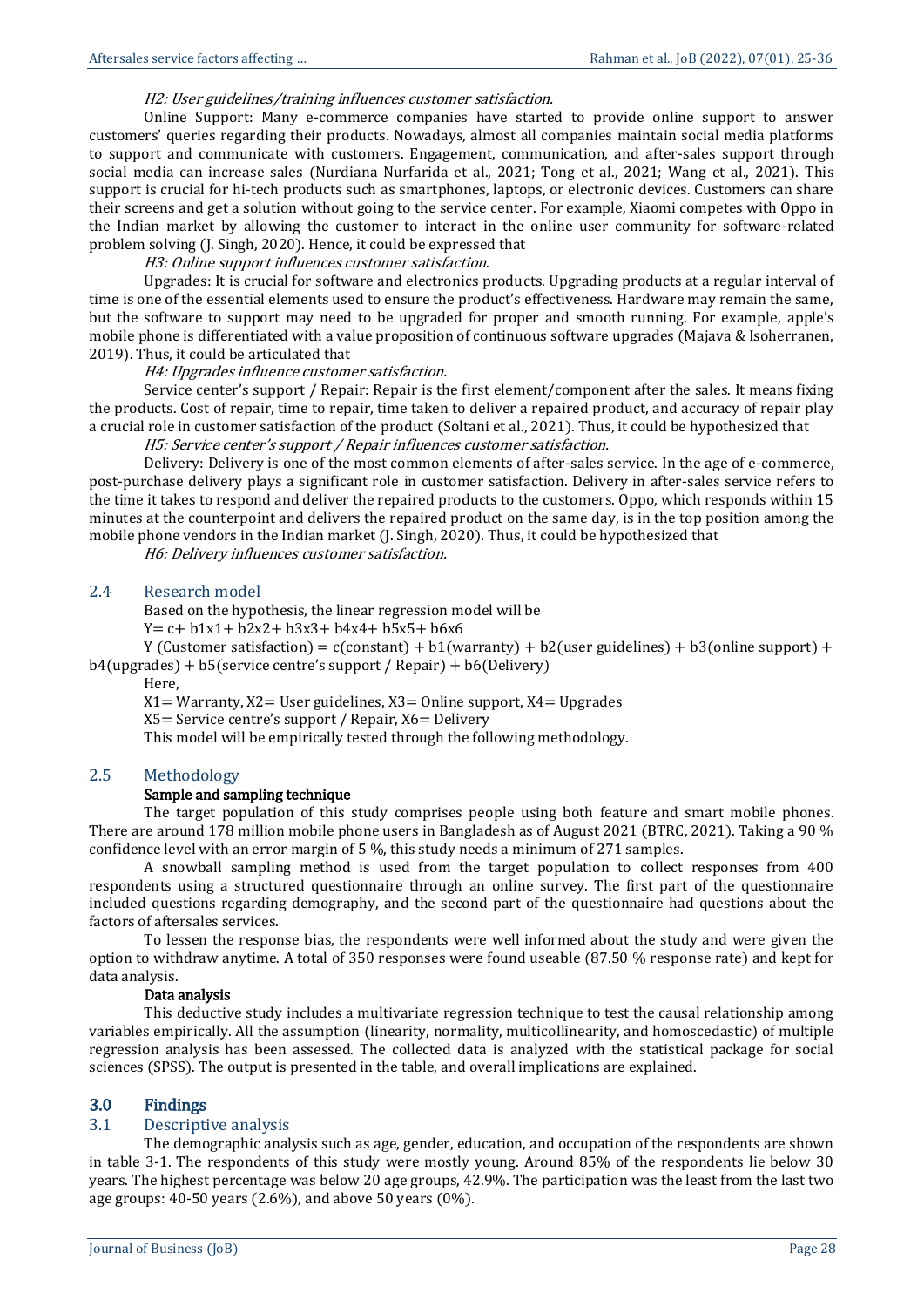| Table 3. |  |  |  |  |
|----------|--|--|--|--|
|----------|--|--|--|--|

| Age of the Respondents. |  |  |  |
|-------------------------|--|--|--|
|-------------------------|--|--|--|

| лде от ше пезрописть. |                  |                  |                           |  |
|-----------------------|------------------|------------------|---------------------------|--|
| Demography            | Frequency        | Percent          | <b>Cumulative Percent</b> |  |
| Age Group             |                  |                  |                           |  |
| Below 20 Years        | 150              | 42.9             | 42.9                      |  |
| 20 - 30 Years         | 146              | 41.7             | 84.6                      |  |
| 30 - 40 Years         | 45               | 12.9             | 97.4                      |  |
| $40 - 50$ Years       | 9                | 2.6              | 100.0                     |  |
| Above 50 Years        | $\boldsymbol{0}$ | $\boldsymbol{0}$ | 100.0                     |  |
| Gender                |                  |                  |                           |  |
| Male                  | 156              | 44.60            | 44.60                     |  |
| Female                | 194              | 55.40            | 100.00                    |  |
| Education             |                  |                  |                           |  |
| Undergraduate         | 190              | 54.3             | 54.3                      |  |
| Graduate              | 129              | 36.9             | 91.1                      |  |
| Postgraduate          | 31               | 8.9              | 100.0                     |  |
| Occupation            |                  |                  |                           |  |
| <b>Business</b>       | 16               | 4.6              | 4.6                       |  |
| Job Holder            | 44               | 12.6             | 17.1                      |  |
| Housemaker            | 28               | 8.0              | 25.1                      |  |
| Student               | 262              | 74.9             | 100.0                     |  |

Gender-wise female respondents were more than male respondents. Among the 350 respondents, 194 were female, representing 55.40% of total respondents. One hundred fifty-six male respondents were found, constituting 44.60 %. Among 350 respondents, 190 people are under-graduate, which accounts for 54.3 % of the respondents, 129 people graduated, 31 people are postgraduate,

which constitutes 8.9 %.

As previously stated, using mobile is more significant among the young generation. Of 350 respondents, 262 are students, constituting 74.9% of the sample, 44 respondents are job holders counting 12.6 %, 4.6% are businessmen, and 28% are homemakers.

#### 3.1.1 Mobile phone types

A feature phone with features such as the ability to access the web and store and play music but not a touch screen is referred to as a feature phone. Here 14 % of respondents have been found using a feature phone.

Whereas a mobile phone that performs many of the functions of a computer, typically having a touch screen interface, internet access, and an operating system capable of running downloaded apps, is referred to as a smartphone. A significant number, 86 % of respondents, use smartphones (see Figure 3-1).

#### 3.2 Regression analysis

Multiple regression was used to assess the ability of 6 control measures (Warranty, Online Support,

Delivery, Upgrades, Service center's support / Repair and User Training) after-sales services to predict levels of customers' satisfaction. The first part of the assessment confirms the multiple regression assumption test, and the second part of the assessment states the model summary and hypothesis testing results.

#### 3.2.1 Regression assumption test

Preliminary analyses were conducted to ensure no violation of normality, linearity, multicollinearity, and homoscedasticity assumptions.

An inspection of the normal probability plot of standardized residuals (Appendix-A), frequency of regression standardized residual



Figure 3- 1: Types of mobile phone



Figure 3- 2: Probability plot of standardized residuals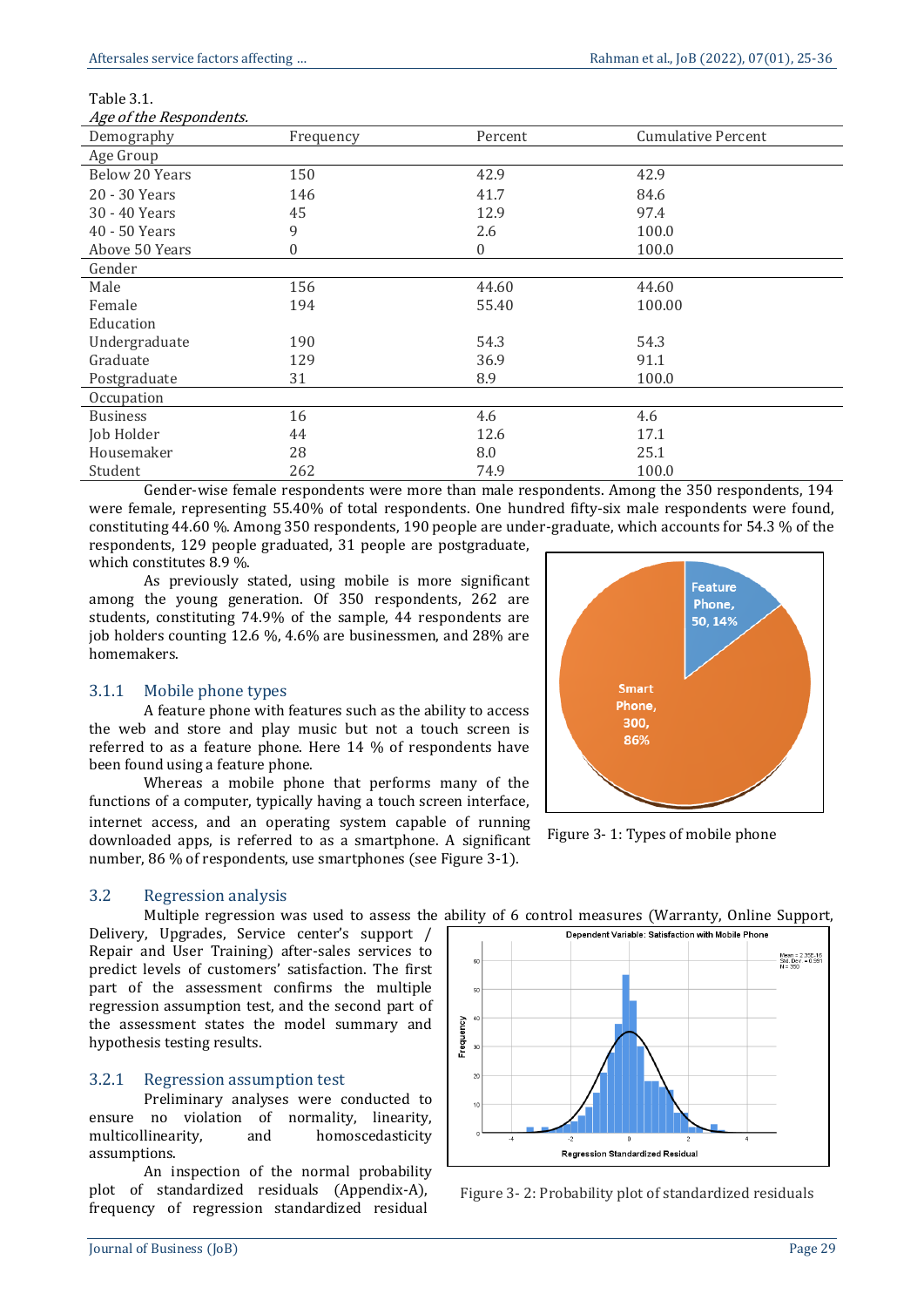(Figure 3-2) as well as the scatterplot of standardized residuals against standardized predicted values (Appendix-B) indicated that the assumptions of normality, linearity, and homoscedasticity of residuals were met.

Multiple regression is sensitive to outliers. Mahalanobis (1936) distance (MD) did exceed the critical χ2 for df=6 (at  $\alpha$  =.001) of 22.46 for six cases in the data file and three cases in the casewise diagnostic (Appendix-C). However, Cook's distance (Cook, 1979; Cook & Weisberg, 1982) residual value was 0.077, less than the critical value of 1.0, indicating that multivariate outliers were not of concern.

Moreover, relatively high tolerances for all six predictors (e.g., .877) and VIF less than 3(Kock, 2015) in the regression model indicated that multicollinearity would not interfere with our ability to interpret the outcome of the regression model (see table 3-2).

# Table 3-2.

Coefficients.

| Model               | Understand.<br>Coeff. |       | Stand.<br>Coeff. | t      | Sig.  | 95.0% Confidence<br>Interval for B |       | Collinearity<br><b>Statistics</b> |            |
|---------------------|-----------------------|-------|------------------|--------|-------|------------------------------------|-------|-----------------------------------|------------|
|                     | B                     | Std.  | <b>Beta</b>      |        |       | Lower                              | Upper | Tolerance                         | <b>VIF</b> |
|                     |                       | Error |                  |        |       | Bound                              | Bound |                                   |            |
| (Constant)          | $-191$                | .233  |                  | $-819$ | .413  | $-.650$                            | .268  |                                   |            |
| Warranty            | .261                  | .052  | .238             | 4.972  | .000  | .158                               | .364  | .622                              | 1.607      |
| User                | .014                  | .060  | .012             | .241   | .810  | $-104$                             | .133  | .543                              | 1.842      |
| guidelines/training |                       |       |                  |        |       |                                    |       |                                   |            |
| Online Support      | .250                  | .051  | .197             | 4.887  | .000  | .150                               | .351  | .877                              | 1.141      |
| Upgrades            | .185                  | .050  | .181             | 3.729  | .000. | .088                               | .283  | .606                              | 1.651      |
| Service Centre's    | .300                  | .053  | .278             | 5.635  | .000  | .196                               | .405  | .585                              | 1.710      |
| support / Repair    |                       |       |                  |        |       |                                    |       |                                   |            |
| Delivery            | .118                  | .062  | .093             | 1.908  | .057  | $-.004$                            | .241  | .593                              | 1.686      |

#### 3.2.2 Model summary

In combination, six predictors (Delivery, Online Support, Upgrades, Warranty, Service Centre's support / Repair, User guidelines/training) accounted for 51.20 % of the variability in of after-sales services' satisfaction, R2 = 0.512, adjusted R2 = 0.503, F (6, 343) = 59.980, p < 0.001 (See Table 3-3 and 3-4).

Table 3-3.

| Model | <i>Summarv.</i> |          |                   |                            |               |
|-------|-----------------|----------|-------------------|----------------------------|---------------|
| Model |                 | R Square | Adjusted R Square | Std. Error of the Estimate | Durbin-Watson |
|       | $716^{\circ}$   |          |                   | 900                        | ---           |

| Table 3 |  |
|---------|--|
|---------|--|

| ANOVA a    |           |     |             |        |                   |
|------------|-----------|-----|-------------|--------|-------------------|
| Model      | Sum of    | df  | Mean Square | F      | Sig.              |
|            | Squares   |     |             |        |                   |
| Regression | 291.266 6 |     | 48.544      | 59.980 | .000 <sup>b</sup> |
| Residual   | 277.603   | 343 | .809        |        |                   |
| Total      | 568.869   | 349 |             |        |                   |

a. Dependent Variable: Satisfaction with After-sales service

b. Predictors: (Constant), Delivery, Online Support, Upgrades,

Warranty, Service Centre's support / Repair, User guidelines/training

#### 3.2.3 Hypothesis test

Table 3-5 shows warranty (b=0.2338, p=0.000), User guidelines (b=0.027, p=0.192) and online support (b=0.197, p=0.000), upgrade (b=0.181, p=0.000), Service Centre's Support / Repair (0.278, p=0.000) have statistically significant effect on the satisfaction of mobile phone after-sales service. Among them Service Centre's Support / Repair is the most important dimensions followed by warranty and online support.

However, User Guideline / Training ( $b=0.070$ ,  $p=0.0000$ ) and Delivery ( $b=0.070$ ,  $p=0.0000$ ) do not have any significant effect on mobile phone after-sales services satisfaction. The summary of the hypothesis test is shown in Table 3-2 & 3-4.

Table 3-4.

| Hypothesis                                                                 | Proved         |
|----------------------------------------------------------------------------|----------------|
| H <sub>1</sub> : Warranty influences customer satisfaction                 | <b>YES</b>     |
| H <sub>2</sub> : User guidelines/training influences customer satisfaction | N <sub>0</sub> |
| H <sub>3</sub> : Online support influences customer satisfaction           | <b>YES</b>     |
| H <sub>4</sub> : Upgrades influence customer satisfaction                  | <b>YES</b>     |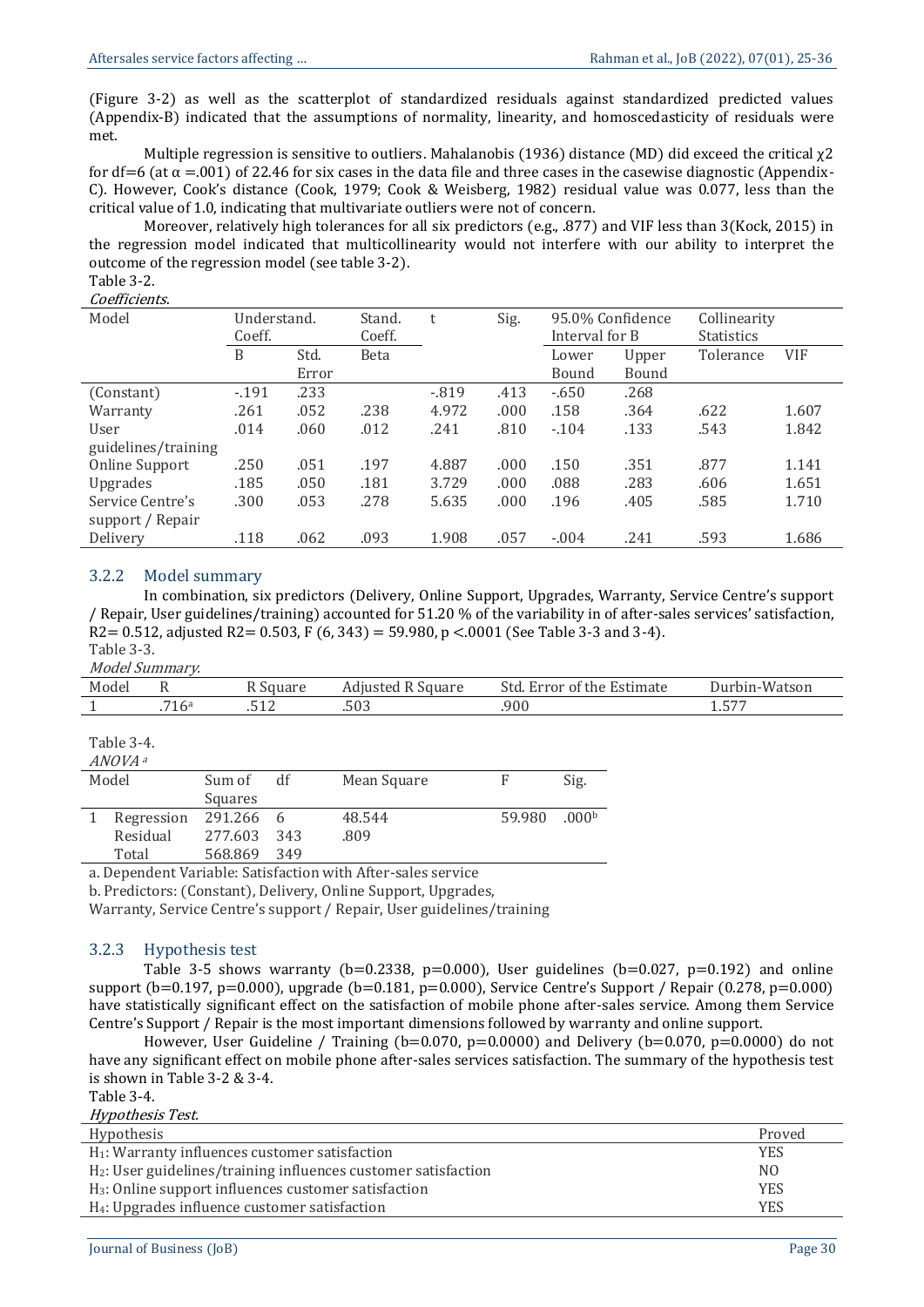| H <sub>5</sub> : Service center's support / Repair influences customer satisfaction | <b>YES</b>     |
|-------------------------------------------------------------------------------------|----------------|
| H <sub>6</sub> : Delivery influences customer satisfaction                          | N <sub>0</sub> |

Finally, the regression model ends with the following equation after considering the hypothesis testing result.

Y (Customer satisfaction) =  $0.278$  (Service Centre's support / Repair) + 0.238 (warranty) + 0.197  $(Online Support) + 0.181(upgrades)$ 

#### 4. Discussion on findings

After-sales service is a vital operational and marketing issue for satisfying customers and making them loyal. Manufacturers of mobile phones provide aftersales services to their customers in different ways. Mobile phone manufacturers adopt different aftersales services dimensions depending on the capacity to serve their customers. For example, in India, VIVO is an excellent example of a service center repair job, and Xiaomi, on the other hand, does a better job with online support.

However, in this cross-brand study service center's support/repair service was found to be the most critical factor for aftersales service satisfaction. This finding supports the previous studies (Bayu et al., 2019; Levitt, 1983; Nemati et al., 2010; J. Singh, 2020; Soltani et al., 2021; Wetmore, 2004). Especially technological and innovative products for which the service and maintenance market is not equipped with new knowledge of innovative products such as mobile phones. For this reason, better product repair and maintenance in terms of hardware and software needs call for the special attention of the manufacturers.

Followed by repair service, warranty is the second most crucial thing in aftersales customer satisfaction. Repair or Service Centre Support costs money if the manufacturer offers no warranty. The technological product, especially the mobile phone life cycle, has shortened. Within this short life, the customer wants a hassle-free product's service. As manufacturers are in tuff competition in introducing new innovative products to market, there are always flaws and bugs in new innovative products. For example, Samsung's 7s had a battery explosion problem and all most all-new models of phones, regardless of price, had security and bug problems in their initial lunch. Warranty by the manufacturers proved peace in the customer's mind for purchase. This finding is also supported by previous studies (Bayu et al., 2019; Cohen et al., 2006; Lele & Karmarkar, 1983; Rahman & Chattopadhyay, 2015; Udell & Anderson, 1968).

However, mobile phone manufacturers are taking online and offline strategies to support and meet warranty claims. Most of the software upgrades and other issues are offered online. It helps the phone be updated for operating systems, security, and fixing bugs. For example, Samsung offers only three years of updates, whereas Chinese brands provide more. For customers, it has become a pivotal issue in choosing a particular brand because it helps customers maintain a mobile phone long without buying a new one. Thus, online support and upgrade are essential for customer satisfaction. In Bangladesh, most mobile phones are imported from China, which does not last long most of the time. So, users expect their mobile phones to give service for an extended period (Çelik, 2021; Majava & Isoherranen, 2019).

However, in contrast to previous studies ((Majava & Isoherranen, 2019; Tsegaye, 2017)) user training and delivery were found to be insignificant. Mobile phones have been launched around the world for more than three decades. By this time, consumers developed profound skills in operating a mobile phone. New features and innovations launched in the Android and Apple iOS platforms command minimal learning curve and effort. Moreover, the delivery time after purchase has become standardized around the world. Consumers are well informed about the lead-time and able to track the shipment. Thus, both training and delivery have become insignificant in influencing the satisfaction of mobile phone aftersales service.

#### 5.0 Conclusion and implications

The primary goal of this research was to explore the relationship between after-sales service elements and customer satisfaction. Among the respondents, students were the maximum who belongs to the age group of below 20. Most of the respondents were educated and found using smartphones. This study identified six aftersales service elements (Delivery, Online Support, Upgrades, Warranty, Service Centre's support / Repair, User guidelines/training) through a systematic literature review. It used these factors to identify the estimated relationship with customer satisfaction.

Multiple regression analysis found warranty, online support, upgrades, and service center support/repair are the influential aftersales elements that can predict customer satisfaction. The most crucial dimension is the service center's support/repair, followed by warranty and online support. The findings of this study have numerous theoretical and managerial implications.

This study has augmented the aftersales literature by identifying the influential aftersales factors relevant to customer satisfaction. Moreover, it is a time-demand study that would meet the researcher's thrust of knowledge about innovative products' aftersales dimension, which has long not been studied.

Managers of different mobile phone brands must attach warranty with their new mobile phone as these are innovative products and repair markets are incapable of repairing new products due to knowledge diffusion. The warranty claim must be met with proper care through the support center's services because it is essential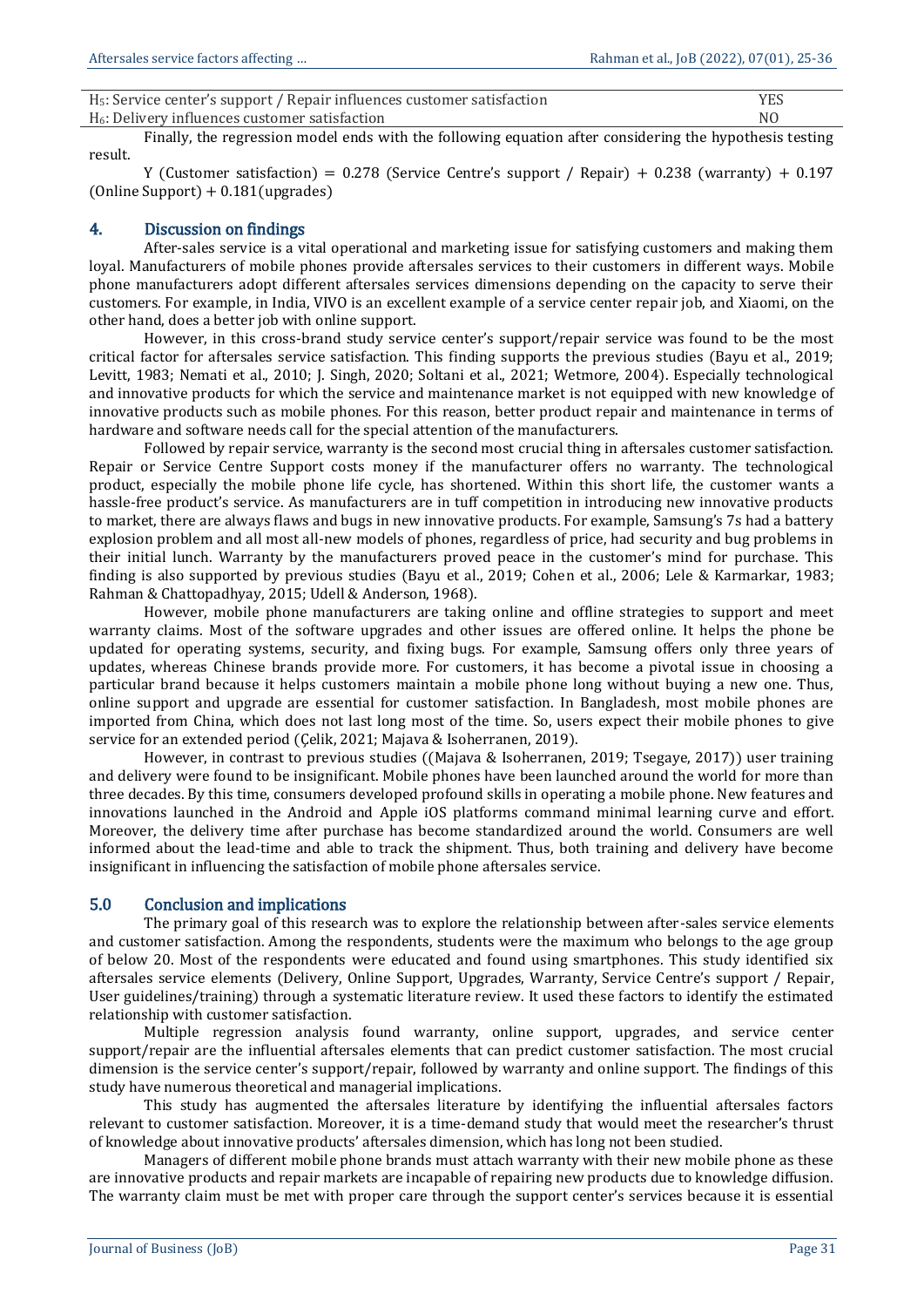for aftersales customer satisfaction. The mobile phone exporters, who currently don't have service center customer support, must provide the customer with online support that regularly gives operating system, security, and UI upgrades.

Like other research endeavors, this research is not free of limitations. Increasing sample size would have increased the study's strength. Moreover, the outcome of this study cannot be generalized without a crosscultural study. Context, environment, users' tastes, and preferences constantly change as technology evolves. So do the variables that determine the uses of a specific technology. Researchers in their future study can validate the relevance of the findings of this study in cross-culture, cross-industry, and cross-country contexts by adding or removing new variables and more samples to the model.

#### References

- Ahmad, S., & Butt, M. M. (2012). Can after sale service generate brand equity? Marketing Intelligence and Planning, 30(3), 307–323. https://doi.org/10.1108/02634501211226285/FULL/XML
- Ahmed, D., & Sanatullah. (2011). After Sales Service and Consumer Buying Behavior: An Empirical Investigation in Automobile Industry of Pakistan. Market Forces, 7(3). http://www.pama.org.pk/
- AMTOB. (2021, September). *Mobile Phone Subscribers in Bangladesh*. Association of Mobile Telecom Operators of Bangladesh (AMTOB). https://www.amtob.org.bd/home/industrystatics
- Balinado, J. R., Prasetyo, Y. T., Young, M. N., Persada, S. F., Miraja, B. A., & Perwira Redi, A. A. N. (2021). The effect of service quality on customer satisfaction in an automotive after-sales service. Journal of Open Innovation: Technology, Market, and Complexity, 7(2). https://doi.org/10.3390/joitmc7020116
- Barlow, J., & Møller, C. (1996). A complaint is a gift: using customer feedback as a strategic tool. Berrett-koehler publishers.
- Bayu, R., Noor, Y. L., & Diah, K. (2019). Analysis of the effect of brand image, product quality and after-sales service on repurchase decision of Samsung smartphones. Russian Journal of Agricultural and Socio-Economic Sciences, 92(8).
- BTRC. (2021, August). Mobile Phone Customers. http://www.btrc.gov.bd/site/page/0ae188ae-146e-465c-8ed8-d76b7947b5dd/-
- Çelik, K. (2021). The effect of e-service quality and after-sales e-service quality on e-satisfaction. Business  $\&$ Management Studies: An International Journal, 9(3), 1137–1155. https://doi.org/10.15295/bmij.v9i3.1898
- Chawla, B. K., & Singh, B. (2021). Growing Importance of After Sale Service In Indian Automobile Sector: A Review of Study. PIMT Journal of Research, 13(3), 59–62.
- Choudhary, A. I., . M. A., . R. M. C., . Z. S., & . A. M. (2011). Impact Of After Sale Service Characteristics on Customer Satisfaction. *Information Management and Business Review*, 3(6), 360-365. https://doi.org/10.22610/imbr.v3i6.952
- Cohen, M. A., Agrawal, N., & Agrawal, V. (2006). Winning in the aftermarket. *Harvard Business Review, 84*(5), 129.
- Cook, R. D. (1979). Influential Observations in Linear Regression. Journal of the American Statistical Association,  $74(365)$ , 169–174.

https://www.jstor.org/stable/pdf/2286747.pdf?casa\_token=Gpvs7qD2F4oAAAAA:3p9u\_qSl96hkVQLL ECW0woeK5yuN2o6RzZHsj1WIFdgZHc9rmUs\_mPoiO56vX2ubeYjl9iuEsdzZt4kSgX9V4Ywj1NxSejjEM6Na0ax0qQ1SVVdFm-x

Cook, R. Dennis., & Weisberg, S. (1982). Residuals and influence in regression. Chapman and Hall.

- Fazlzadeh, A., Bagherzadeh, F., & Mohamadi, P. (2011). How after-sales service quality dimensions affect customer satisfaction. African Journal of Business Management, 5(17), 7658-7664. https://doi.org/10.5897/AJBM11.351
- Gaiardelli, P., Saccani, N., & Songini, L. (2007). Performance measurement of the after-sales service network— Evidence from the automotive industry. Computers in Industry, 58(7), 698-708. https://doi.org/10.1016/J.COMPIND.2007.05.008
- Goffin, K. (1999). Customer support: A cross-industry study of distribution channels and strategies. International Journal of Physical Distribution & Logistics Management, 29(6), 374–398. https://doi.org/10.1108/09600039910283604/FULL/HTML
- Habib, M. D., & Sarwar, M. A. (2021). After-sales services, brand equity and purchasing intention to buy secondhand product. Rajagiri Management Journal, 15(2), 129-144. https://doi.org/10.1108/RAMJ-07-2020-0033
- Hussein, F., & Hartelina, H. (2021). After Sales Service For Smartphone Iphone To Customer Loyalty. APTISI Transactions on Management (ATM), 5(1), 62–72. https://doi.org/10.33050/ATM.V5I1.1436
- Jiang, R., Wang, L., Jin, W., Wang, L., & Li, B. (2017). Satisfaction Evaluation and Ten Years Practical Application of the After-sale Service of Medical Equipment. *Chinese Journal of Medical Instrumentation*, 41(5), 385– 387. https://doi.org/10.3969/J.ISSN.1671-7104.2017.05.020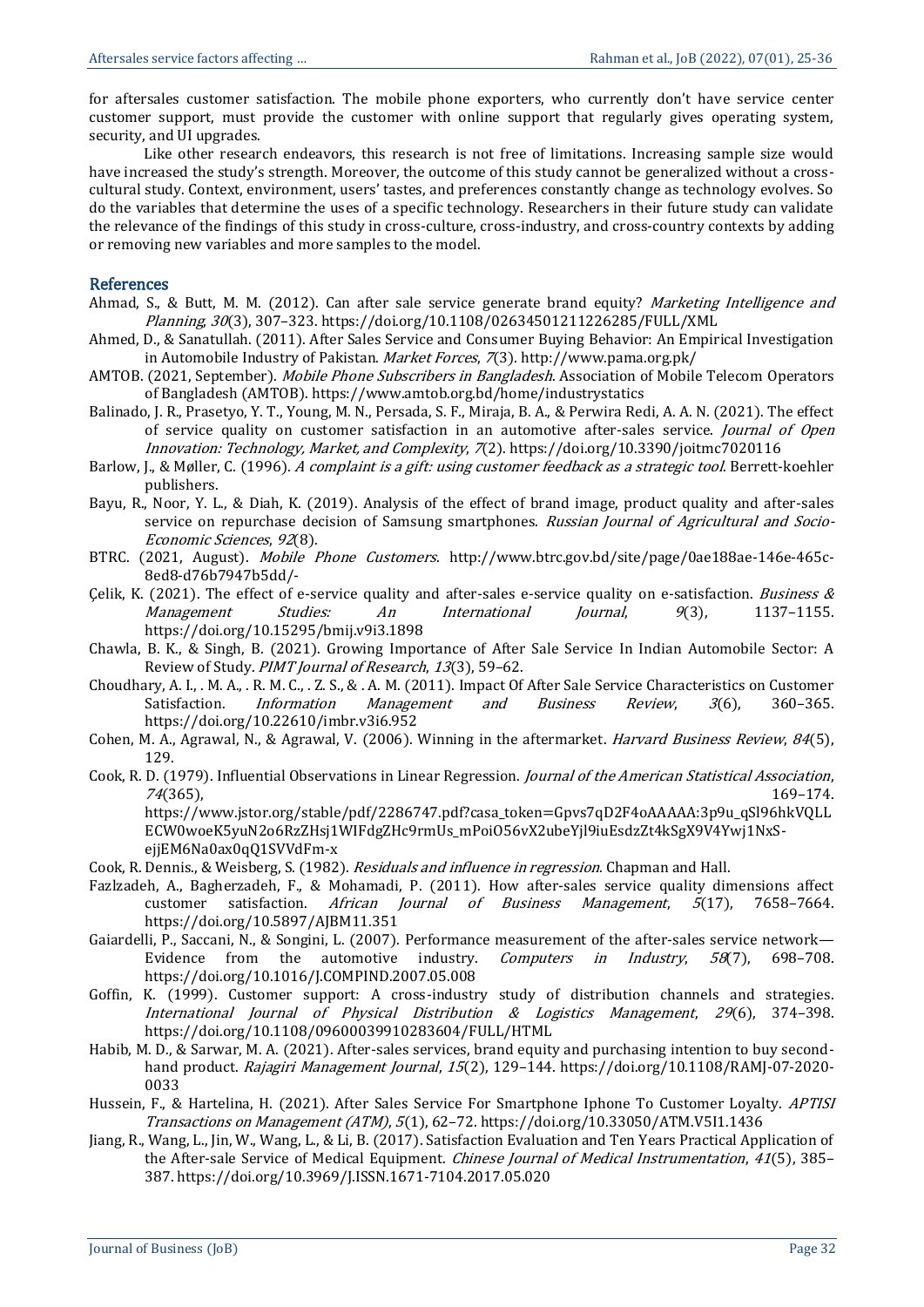- Knapp, A. (2021). Strategic importance of after-sales measures for small and medium-sized medical technology companies in Germany: Empirical evidence. International Journal of Healthcare Management, 14(1), 219–225. https://doi.org/10.1080/20479700.2019.1640496
- Kock, N. (2015). Common method bias in PLS-SEM: A full collinearity assessment approach. *International* Journal of E-Collaboration, 11(4), 1–10.
- Kotler, P., & Armstrong, G. (2010). Principles of marketing Pearson Prentice Hall.
- Lele, M. M., & Karmarkar, U. S. (1983). Good product support is smart marketing. *Harvard Business Review*, <sup>61</sup>(6), 124–132.
- Levitt, T. (1983). After the sale is over... Harvard Business Review, 61(1), 87-93.
- Liu, D., Bo, W., Wu, C., Yang, H., & Zhang, C. (2019). Customer Evaluation-Based Automobile After-Sale Service Multi-value-Chain Collaborative Mechanism Verification. International Conference on Human Centered Computing, 11956 LNCS, 233–244. https://doi.org/10.1007/978-3-030-37429-7\_23
- Mahalanobis, P. C. (1936). On the generalised distance in statistics. Proceedings of the National Institute of Science of India, 12, 49–55.
- Majava, J., & Isoherranen, V. (2019). Business Model Evolution of Customer Care Services. *Journal of Industrial* Engineering and Management JIEM, 12(1), 1–12. https://doi.org/10.3926/jiem.2725
- Morschett, D., Schramm-Klein, H., & Swoboda, B. (2008). Entry Modes for Manufacturers' International After-Sales Service: Analysis of Transaction-specific, Firm-specific and Country-specific Determinants. Management International Review 2008 48:5, 48(5), 525–550. https://doi.org/10.1007/S11575-008- 0035-7
- Mutlu, H. T., & Yildiz, M. S. (2021). Determination of the optimal warranty policy and period from the manufacturer's/seller's perspective. Https://Doi.Org/10.1080/03610918.2021.1941110. https://doi.org/10.1080/03610918.2021.1941110
- Nasir, M., Adil, M., & Dhamija, A. (2021). The synergetic effect of after sales service, customer satisfaction, loyalty and repurchase intention on word of mouth. International Journal of Quality and Service Sciences, <sup>13</sup>(3), 489–505. https://doi.org/10.1108/IJQSS-01-2021-0015/FULL/XML
- Nemati, A. R., Khan, K., & Iftikhar, M. (2010). Impact of innovation on customer satisfaction and brand loyalty, a study of mobile phones users in Pakistan. European Journal of Social Sciences, 16(2), 299–306.
- Nordin, N., Yaacob, A. A., Razak, R. C., Radzi, W. N. W., & Saraih, U. N. (2016). Service Evaluation on Automotive After-Sale Service. *Journal of Advanced Research in Business and Management Studies*, 4(1), 43-50. https://www.researchgate.net/publication/309039997
- Nurdiana Nurfarida, I., Sarwoko, E., & Arief, M. (2021). The Impact of Social Media Adoption on Customer Orientation and SME Performance: An Empirical Study in Indonesia. The Journal of Asian Finance, Economics and Business, 8(6), 357–365. https://doi.org/10.13106/JAFEB.2021.VOL8.NO6.0357
- Othman, B. A., Harun, A., de Almeida, N. M., & Sadq, Z. M. (2021). The effects on customer satisfaction and customer loyalty by integrating marketing communication and after sale service into the traditional marketing mix model of Umrah travel services in Malaysia. Journal of Islamic Marketing, 12(2), 363-388. https://doi.org/10.1108/JIMA-09-2019-0198
- Othman, B., He, W., Huang, Z., Xi, J., & Ramsey, T. (2021). The effects on service value and customer retention by integrating after sale service into the traditional marketing mix model of clothing store brands in China. Environmental Technology and Innovation, 23. https://doi.org/10.1016/J.ETI.2021.101784
- Rahman, A., & Chattopadhyay, G. (2015). Long term warranty and after sales service. In Long Term Warranty and After Sales Service (pp. 1–15). Springer.
- Relich, M., & Nielsen, I. (2021). Estimating Production and Warranty Cost at the Early Stage of a New Product Development Project. IFAC-PapersOnLine, 54(1), 1092-1097. https://doi.org/10.1016/J.IFACOL.2021.08.128
- Rizaimy Shaharudin, M., Muzani Md Yusof, K., Jamel Elias, S., & Wan Mansor, S. (2009). Factors Affecting Customer Satisfaction in After-Sales Service of Malaysian Electronic Business Market. Canadian Social Science, 5(6), 10–18.

http://52.196.142.242/index.php/css/article/viewFile/j.css.1923669720090506.002/57

- Rofman, O. (2017, November 6). 5 Issues That the Mobile Device Industry Needs to Solve, Pronto. Techopedia. https://www.techopedia.com/5-issues-that-the-mobile-device-industry-needs-to-solvepronto/2/32963
- Saccani, N., Johansson, P., & Perona, M. (2007). Configuring the after-sales service supply chain: A multiple case study. International Journal of Production Economics, 110(1–2), 52–69.
- Saccani, N., Songini, L., & Gaiardelli, P. (2006). The role and performance measurement of after-sales in the durable consumer goods industries: An empirical study. International Journal of Productivity and Performance Management, 55(3-4), 259-283. https://doi.org/10.1108/17410400610653228/FULL/XML
- Sampson, S. E. (1998). Gathering customer feedback via the Internet: instruments and prospects. Industrial Management & Data Systems.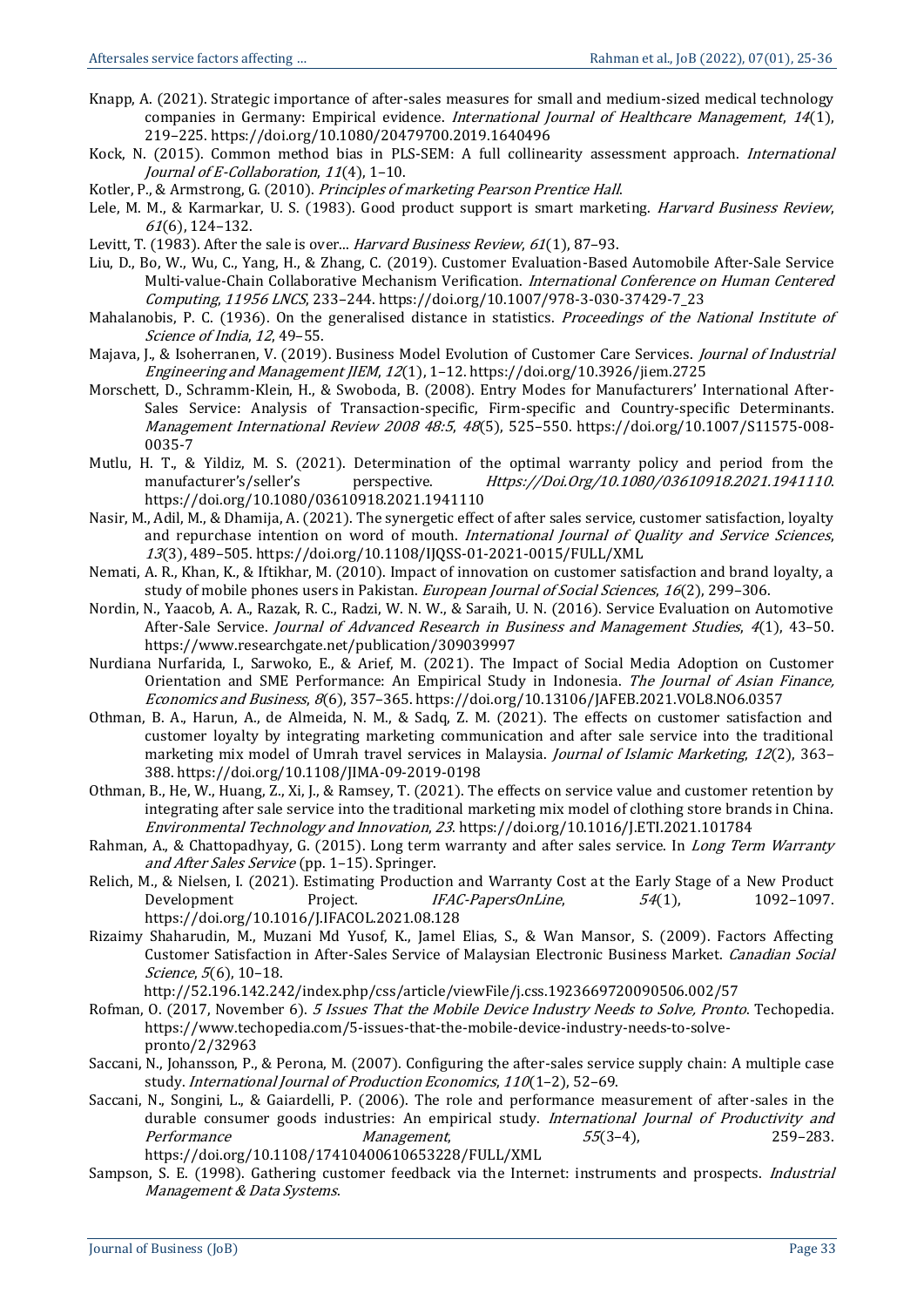- Santos, B. (2018). *After-sales service: 7 essential tips to create customer loyalty.* https://blog.hotmart.com/en/how-to-provide-after-sales/
- Sheth, J., Jain, V., & Ambika, A. (2020). Repositioning the customer support services: the next frontier of competitive advantage. *European Journal of Marketing*, 54(7), 1787-1804. https://doi.org/10.1108/EJM-02-2020-0086/FULL/XML
- Singh, H. (2006). The Importance of Customer Satisfaction in Relation to Customer Loyalty and Retention by Harkiranpal Singh May 2006 UCTI Working Paper. In UCTI Working Paper (WP-06-06; Issue May).
- Singh, J. (2020, December 1). *Indians Spend Rs. 2,400 on Average for Servicing Out-of-Warranty Smartphones:* Counterpoint . Gadgets 360. https://gadgets.ndtv.com/mobiles/news/india-smartphones-after-salesservice-spend-customer-satisfaction-rate-counterpoint-report-2332611
- SME Channels. (2019, September 26). Growth of Smartphone After-Sales Services Market SMEChannels. https://www.smechannels.com/growth-of-smartphone-after-sales-services-market/
- Soltani, S., Sobhani, F. M., & Najafi, S. E. (2021). Determining the increased numerical value of customer satisfaction, which has been impacted by latent and observed factors in after-sales service in the automotive industry, based on System Dynamics Method. (A Case study in car manufacturer). Journal of Engineering Research. https://doi.org/10.36909/jer.12121
- SR, V. (2021). A Theoretical Framework for Customer Satisfaction and Customer Loyalty at Automobile After Sales Service Centres. *International Journal of Innovation, Management and Technology*, 12(1), 15-24. https://doi.org/10.18178/ijimt.2021.12.1.903
- Sugianto, N., & Sitio, A. (2020). The Effect of Internet Quality Connection and After Sales Service Towards Consumers' Satisfaction and Its Implication on Consumers' Loyality of Satellite Internet Product Mangoesky Pt. Telkomsat. *Dinasti International Journal of Digital Business Management*, 1(5), 762-780. https://doi.org/10.31933/DIJDBM.V1I5.482
- Tong, S., Zhang, Y., Burtch, G., & Lin, Z. (2021). Individual Sellers' Social Media Participation and Sales Activities in Social Marketplaces: Evidence from a Natural Experiment. ICIS 2021 Proceedings. https://aisel.aisnet.org/icis2021/sharing\_econ/sharing\_econ/1
- Tsegaye, T. (2017). The effect of after sales service quality on customer satisfaction in the Ethiopian Automotive industry: The case of MOENCO, Nyala Motors and Yang Fan Motors [Thesis, Addis Ababa University, available at: http://etd. aau. edu. et~...]. http://etd.aau.edu.et/bitstream/handle/123456789/13161/Tegbar%20Tsegaye.pdf?sequence=1&isAl lowed=y
- Udell, J. G., & Anderson, E. E. (1968). The Product Warranty as an Element of Competitive Strategy. *Journal of* Marketing, 32(4\_part\_1), 1–8. https://doi.org/10.1177/002224296803200401
- Ullah, N., Ranjha, M. H., & Rehan, M. (2018). The impact of after sale service and service quality on word of mouth, mediating role of customer satisfaction. International Journal of Services and Operations Management, 31(4), 494–512. https://doi.org/10.1504/IJSOM.2018.096170
- Verstrepen, S., Deschoolmeester, D., & Berg, R. J. van den. (1999). Servitization in the automotive sector: creating value and competitive advantage through service after sales. Global Production Management, 538-545. https://doi.org/10.1007/978-0-387-35569-6\_66
- Wahjudi, D., Kwanda, T., & SULIS, R. (2018). The Impact of After-sales Service Quality on Customer Satisfaction and Customer Loyalty of Middle-upper Class Landed Housings. http://jurnalindustri.petra.ac.id/
- Wallman, B. (2014, May 12). *Great after sales techniques*. https://onceinteractive.com/blog/great-salestechniques-will-produce-loyal-customers/
- Wang, Y. Y., Wang, T., & Calantone, R. (2021). The effect of competitive actions and social media perceptions on offline car sales after automobile recalls. International Journal of Information Management, 56, 102257. https://doi.org/10.1016/J.IJINFOMGT.2020.102257
- Wasing, M. (2013, January 3). *Effective ecommerce: five tips to improve the after-sales service | Econsultancy*. E Consultancy. https://econsultancy.com/effective-ecommerce-five-tips-to-improve-the-after-salesservice/
- Wetmore, P. (2004). The Seybold report. Analyzing-Publishing Technologies, 4(7), 16-19.
- Xiangmin, C., Fenggong, G., Yunzhi, W., Yaoguang, H., Xi, C., & Ruijun, Z. (2010). After-sale service quality management system in manufacturing. Proceedings of the 2010 5th IEEE Conference on Industrial Electronics and Applications, ICIEA 2010, 2029–2034. https://doi.org/10.1109/ICIEA.2010.5515529.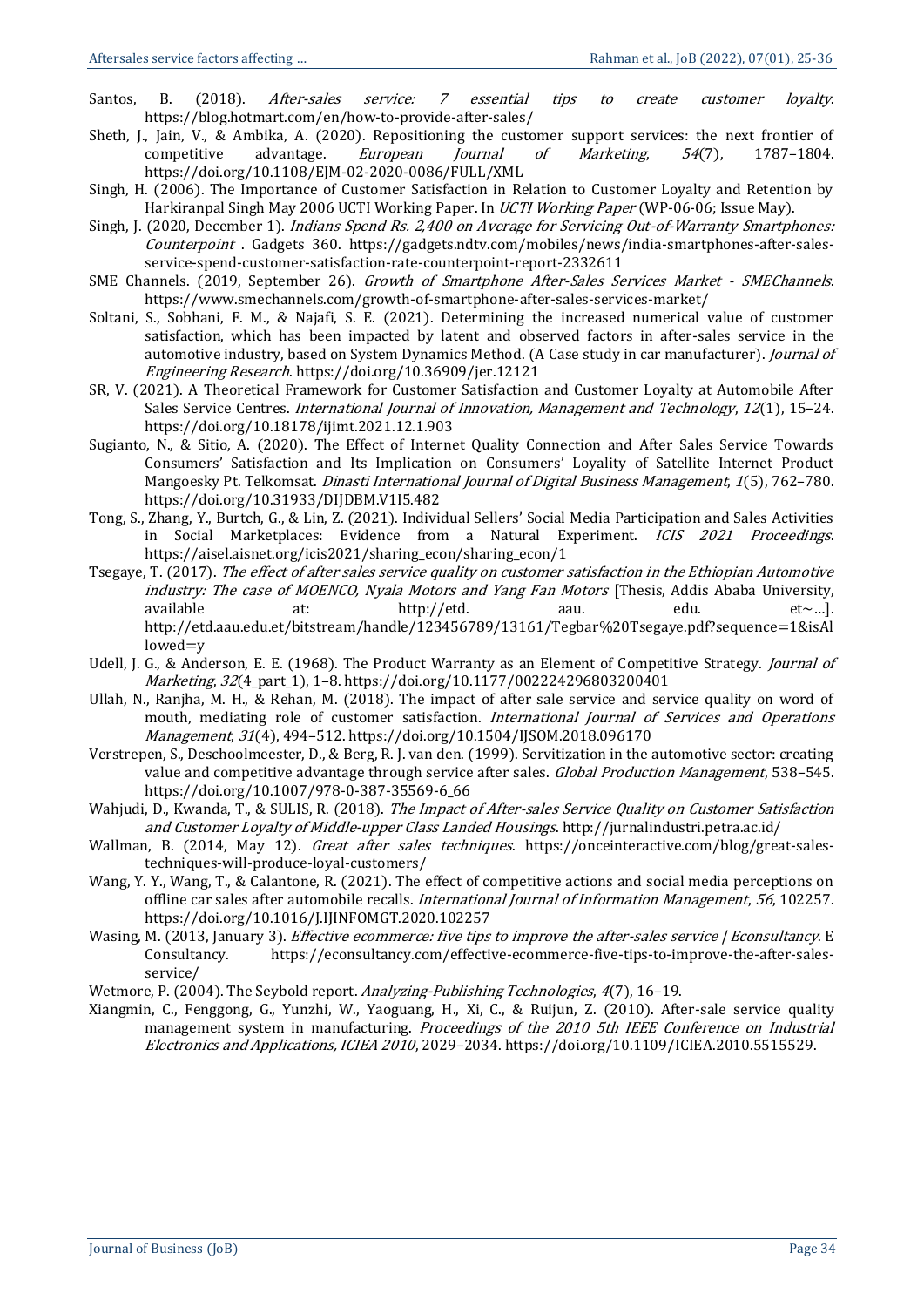

### Appendix-A: Normal P-P Plot





| $1$ reported $\alpha$ . Case which $P$ regrigates     |                  |                                          |                    |          |  |  |  |  |
|-------------------------------------------------------|------------------|------------------------------------------|--------------------|----------|--|--|--|--|
| Case<br>Number                                        | Std.<br>Residual | <b>Satisfaction with Mobile</b><br>Phone | Predicted<br>Value | Residual |  |  |  |  |
| 114                                                   | 3.187            |                                          | 2.13               | 2.867    |  |  |  |  |
| 138                                                   | $-3.420$         |                                          | 4.08               | $-3.077$ |  |  |  |  |
| 286                                                   | $-3.371$         |                                          | 4.03               | $-3.033$ |  |  |  |  |
| a. Dependent Variable: Satisfaction with Mobile Phone |                  |                                          |                    |          |  |  |  |  |

Appendix-C: Casewise Diagnostics <sup>a</sup>